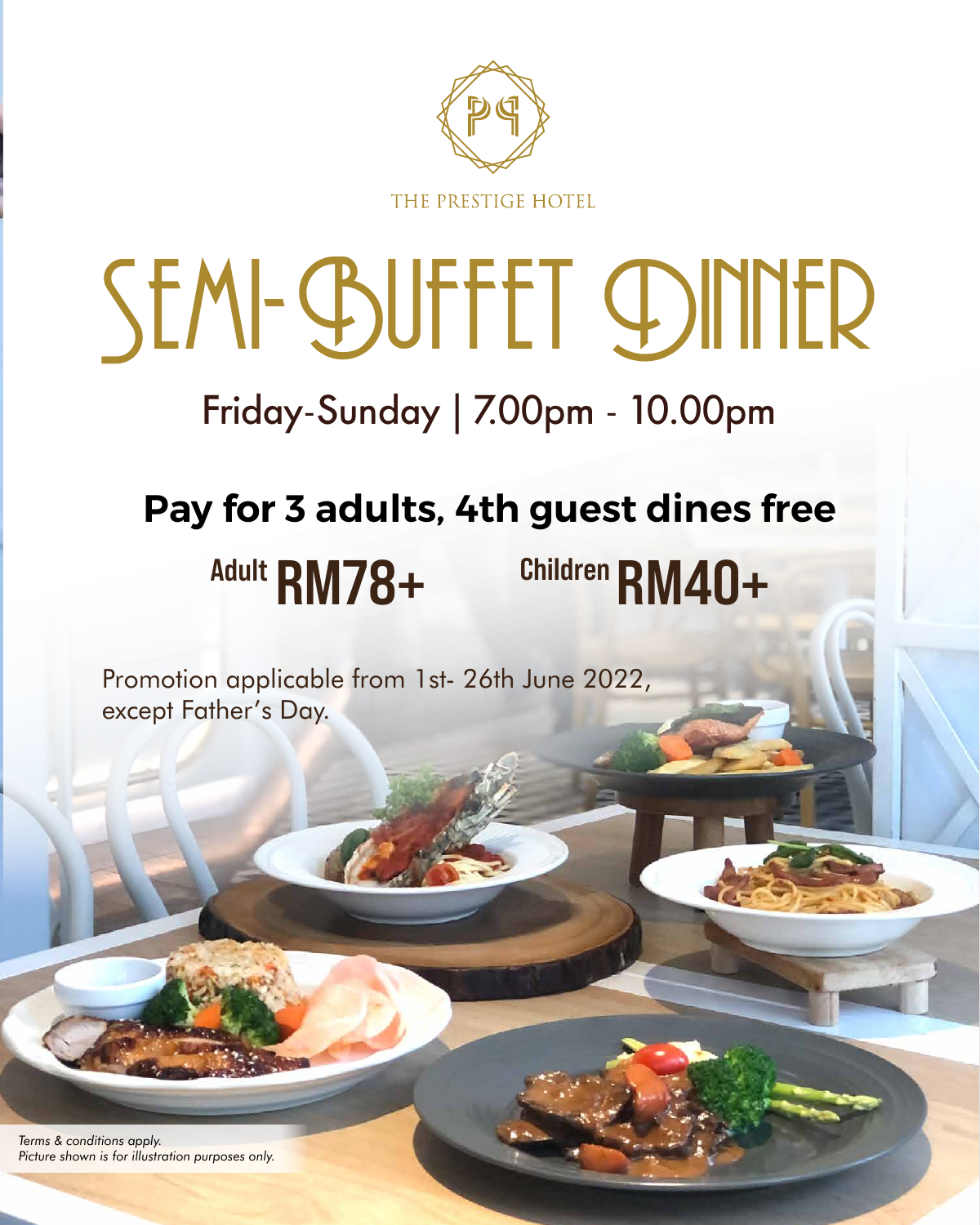*Menu items are subject to change.*

### **The GLASSHOUSE**

# SEM-GSUFFET CDINNER

#### **STARTER**

Potato egg salad Roasted chicken melon salad Tuna beans salad

#### **MAKE YOUR OWN SALAD**

Ice berg, romaine, red lollo, green lollo, butter head (almond flakes, cherry tomatoes, cucumber, black olive, onion, gherkin, chickpeas, corn)

#### **DRESSING**

 Olive oil, Balsamic vinaigrette, thousand island dressing, tartare sauce

#### **CHEESE PLATTER**

Edam, Brie, Feta, Emmental (dry fruits, nuts and cheese cracker)

**COLD CUT** Chicken slice ham Beef salami Chicken salami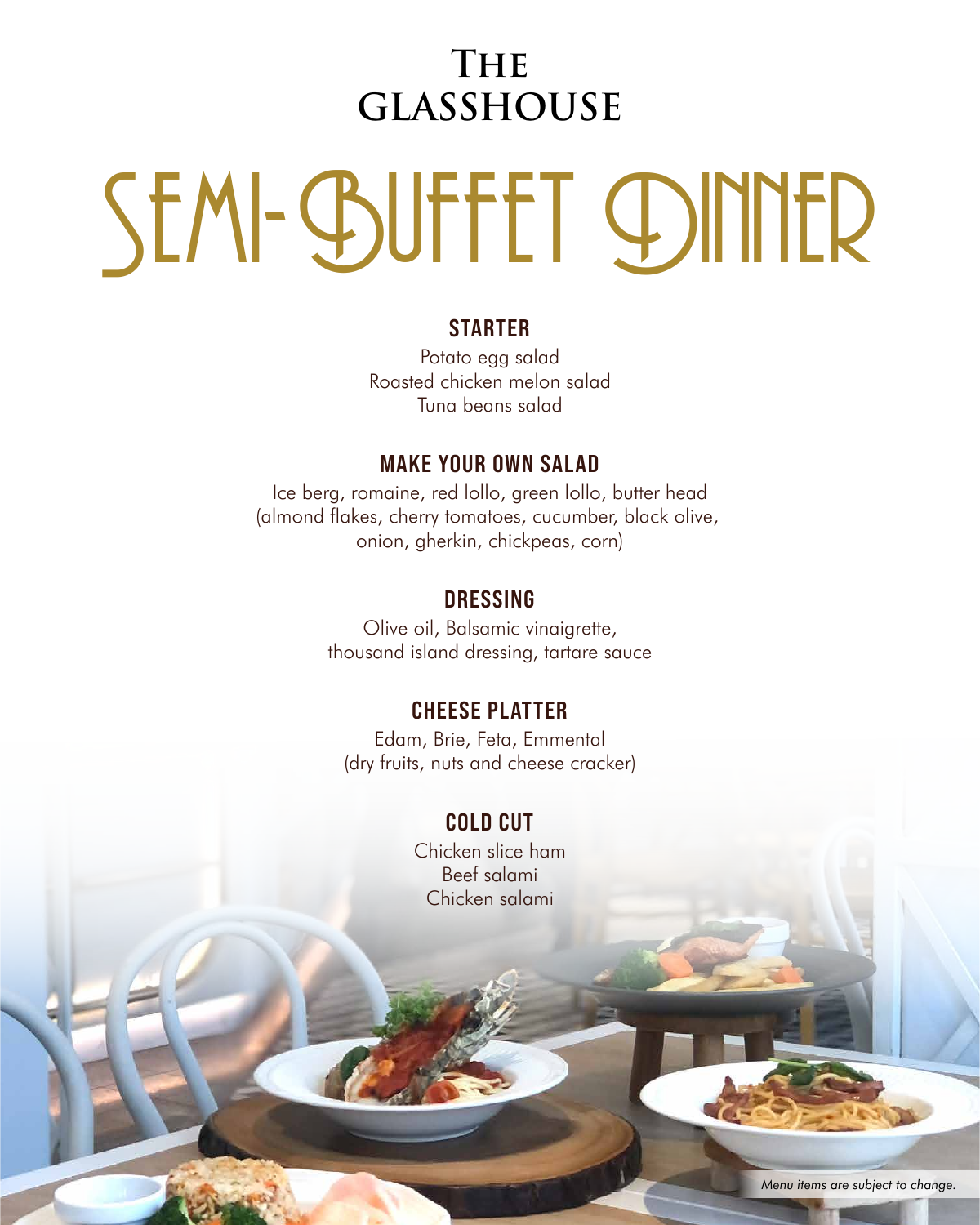*Menu items are subject to change.*

### **The GLASSHOUSE**

# SEM-GSUFFET CDINNER

#### **PIZZA**

Margherita

#### **CARVING**

Chicken meatloaf with herbs gravy

#### **HOT VEGETABLES**

Buttered vegetables (broccoli, cauliflower, carrot), roasted potatoes & pumpkin with almond flakes, steamed corn & chickpeas, cheese baked mussels, sliced bacon mini burger

#### **CREAM SOUP OF THE DAY**

Bread roll and butter

Fresh fruits platter (watermelon,

pineapple, honeydew, papaya), chocolate Danish, marble cake, assorted kuih, mango pudding, mousse cake, Ice Kacang

#### **DESSERTS**